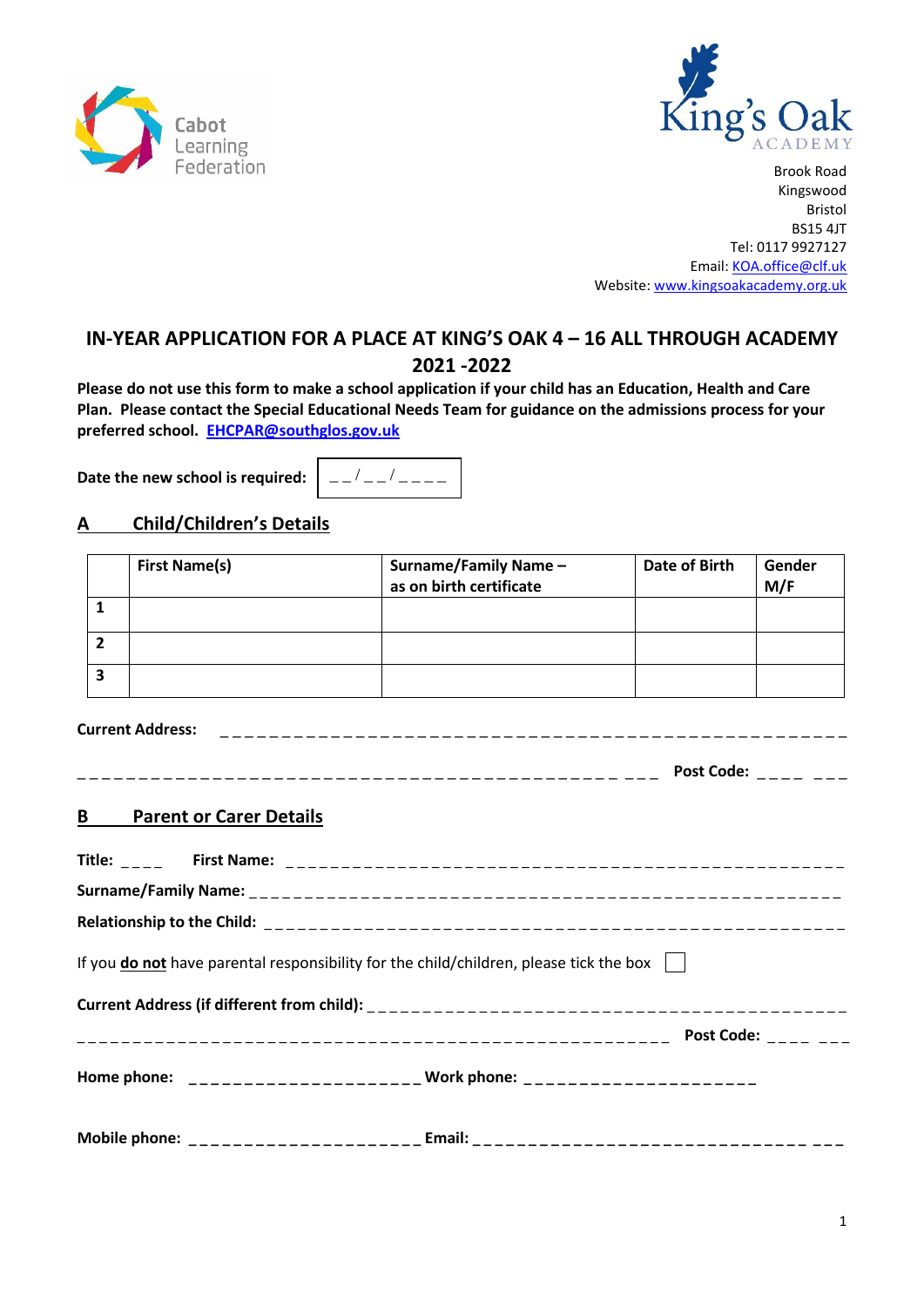



#### **C House Move**

| If the Child(ren)/Family are moving house, please give address moving to: |            |
|---------------------------------------------------------------------------|------------|
|                                                                           | Post Code: |

Anticipated date of move: \_\_/\_\_/\_\_\_ (We may require confirmation of this address at a later date)

## **D Child/Children's Further Information**

| Is this child 'looked after'* by a Local Authority? $Y \parallel$ | $\overline{\phantom{a}}$ N                                                                                                                                                                                                                                                                                                                                                |
|-------------------------------------------------------------------|---------------------------------------------------------------------------------------------------------------------------------------------------------------------------------------------------------------------------------------------------------------------------------------------------------------------------------------------------------------------------|
| children the highest priority.)                                   | (*This means children who are in public care. The School Admissions Code has now been amended to include previously<br>looked after children. These are defined as children who were previously in care but immediately after being in care became<br>subject to an adoption order or special guardianship order. The School Admissions Code now gives both categories of |
| If yes, which Local Authority:                                    |                                                                                                                                                                                                                                                                                                                                                                           |
| <b>Name of Social Worker:</b>                                     |                                                                                                                                                                                                                                                                                                                                                                           |
|                                                                   |                                                                                                                                                                                                                                                                                                                                                                           |
| <b>Email Address:</b>                                             |                                                                                                                                                                                                                                                                                                                                                                           |
| Has your child previously been 'looked after'? $Y \parallel$      | N<br>If you tick yes, documentation will be required to support this. Please forward a copy of the Child Arrangements Order,                                                                                                                                                                                                                                              |

Adoption Order, or Special Guardianship Order; together with a letter from the Local Authority that last 'looked after' the child confirming the child was in care of the Local Authority immediately prior to one of the above orders being granted.

#### **E Preferred School**

A list of South Glos Primary and Secondary schools can be found at [https://www.southglos.gov.uk/education](https://www.southglos.gov.uk/education-and-learning/schools-and-education/school-finder/find-school-south-gloucestershire/)[and-learning/schools-and-education/school-finder/find-school-south-gloucestershire/](https://www.southglos.gov.uk/education-and-learning/schools-and-education/school-finder/find-school-south-gloucestershire/)

#### **If there is a sibling already attending one of the preferred school(s), please give the name and date of birth of this child:**

(Sibling refers to brother or sister, half brother or sister, step brother or sister or the child of the parent/carer's partner where the child for whom the place is sought is living in the same family unit at the same address as that sibling)

| Nan | -------------------- | - - | $\overline{\phantom{a}}$ | _______________ |
|-----|----------------------|-----|--------------------------|-----------------|
|-----|----------------------|-----|--------------------------|-----------------|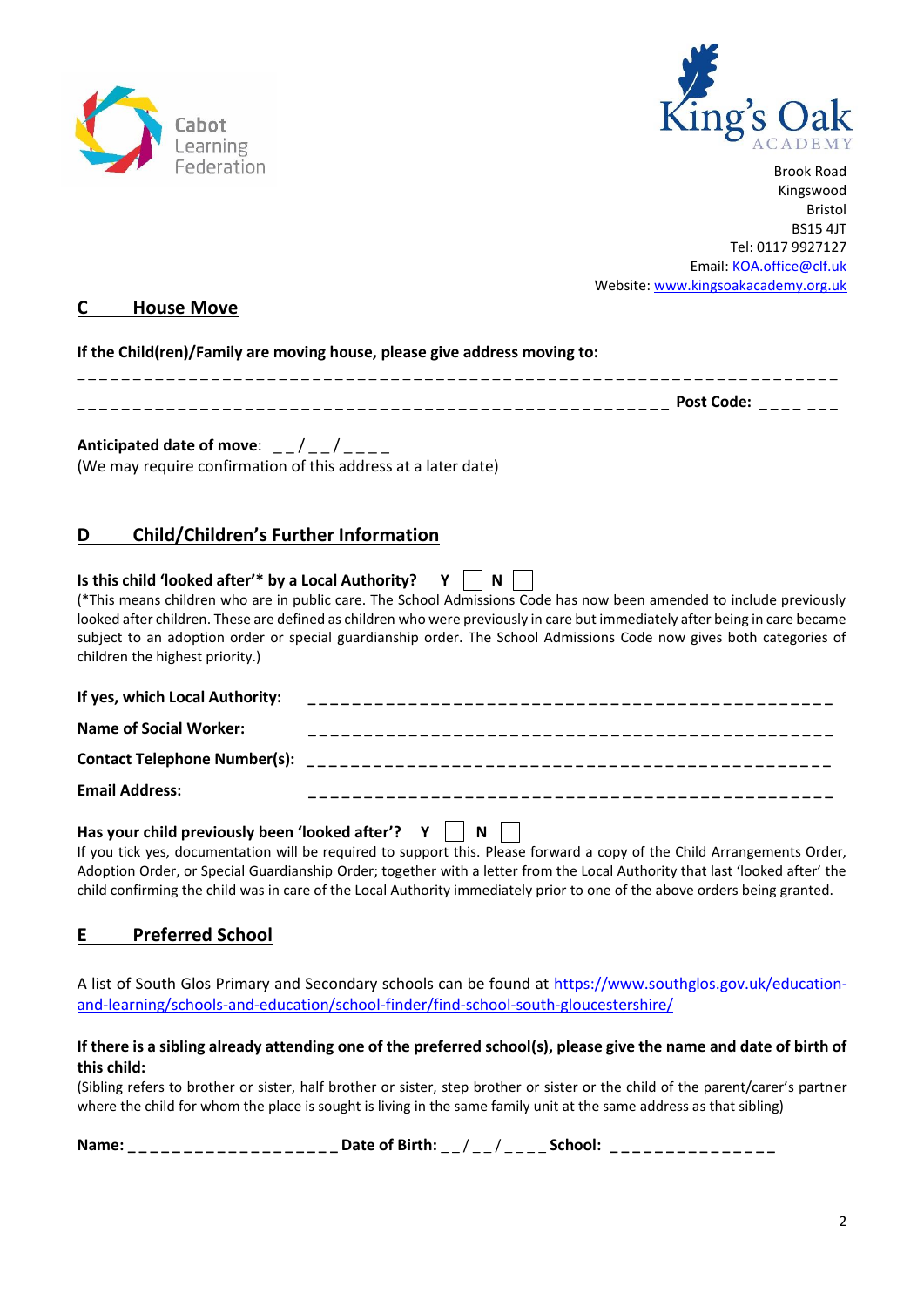



You do not have to express a preference for more than one school, but you may name up to **three** schools if you wish. Please list the preferred school(s) in order of priority.

|                  | <b>PRIMARY, INFANT OR JUNIOR SCHOOLS (AGE 4-11)</b> |
|------------------|-----------------------------------------------------|
| l Preference 1 l |                                                     |

|                     | <b>SECONDARY SCHOOLS (AGE 11-16)</b> |
|---------------------|--------------------------------------|
| <b>Preference 1</b> |                                      |

**Please indicate if you have appealed for a school place at any of the above-named schools previously and if so, when:**

\_ \_ \_ \_ \_ \_ \_ \_ \_ \_ \_ \_ \_ \_ \_ \_ \_ \_ \_ \_ \_ \_ \_ \_ \_ \_ \_ \_ \_ \_ \_ \_ \_ \_ \_ \_ \_ \_ \_ \_ \_ \_ \_ \_ \_ \_ \_ \_ \_ \_ \_ \_ \_ \_ \_ \_ \_ \_ \_ \_ \_ \_ \_ \_ \_ \_ \_

## **E Reasons for Preference (Please note you are not required to give written reasons for your school preference(s)**

#### **THE DATA PROTECTION ACT 2018**

*Please continue on separate sheet if necessary*

The Local Authorities hold information on pupils in order to run the education system and in doing so must follow the Data Protection Act 2018. This means, amongst other things that the data held about pupils will only be used for specific purposes allowed by law. We are therefore writing to tell you about the types of data held, why that data is held, and to whom it may be passed.

The Local Authority (LA) uses information collected about pupils to carry out specific functions for which it is legally responsible, such as the assessment of any special educational needs the pupil may have, home to school transport, school admissions, pupil welfare, children looked after, exclusions, early years support, etc. Information collected on pupils may also be exchanged with other departments in the Council, and other public bodies (for example, the Health Authority) where this is required for statutory purposes or is deemed to be of benefit to the pupil. The LA also uses the information to derive statistics to inform decisions on (for example) the funding of schools, and to assess the performance of schools and set targets for them. The statistics are used in such a way that individual pupils cannot be identified from them.

Information on individuals held on computer systems may be kept for up to eight years after they have left school.

Pupils, as data subjects, have certain rights under the Data Protection Act, including a general right of access to personal data held on them, with parents exercising this right on their behalf if they are too young to do so themselves. If you wish to access the personal data held about your child, then please write Freedom of Information PO Box 1953 Bristol BS37 0DB. A fee is charged for this service.